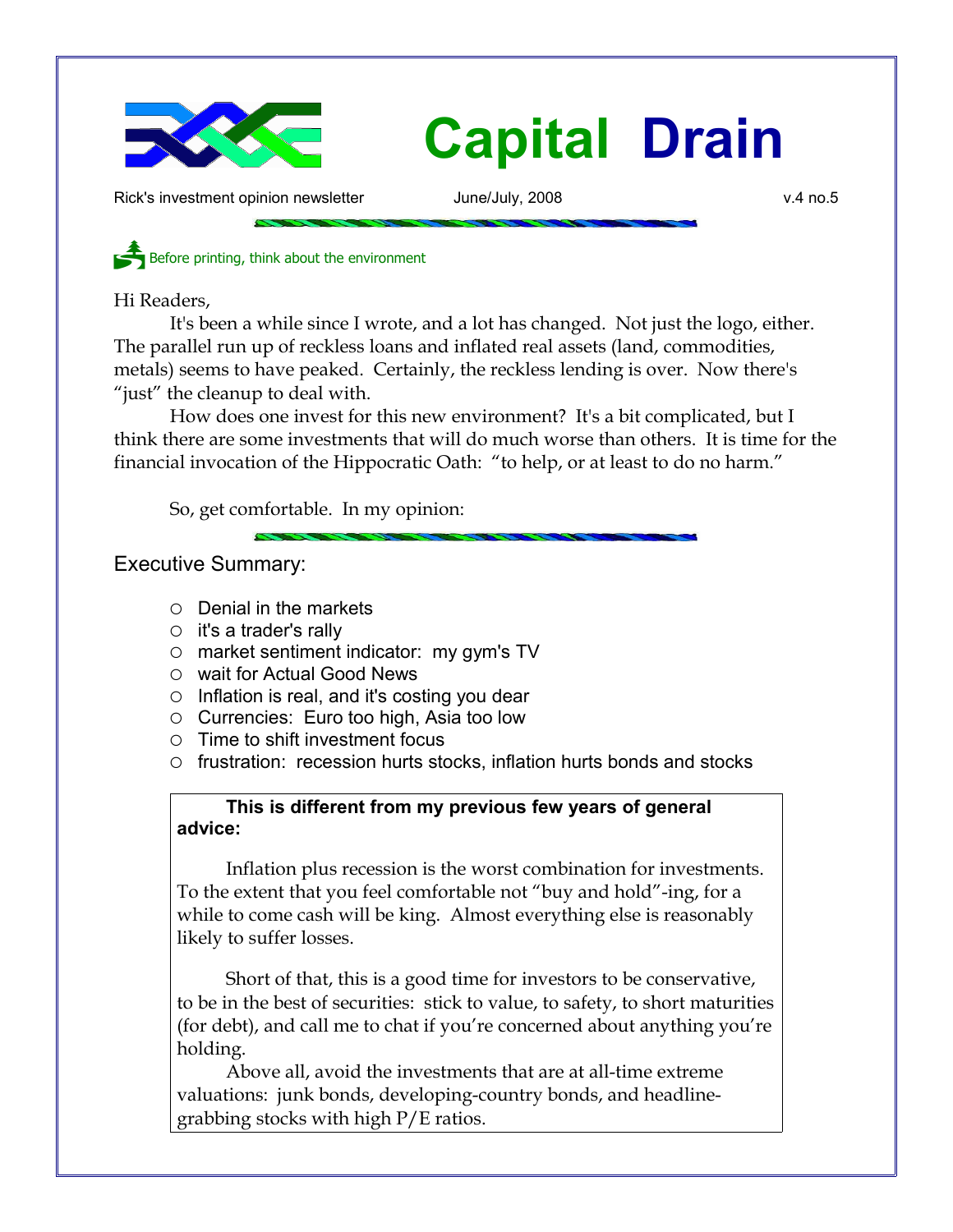The Details:

The mood in financial markets has worsened during the past six weeks, though it has been punctuated by brief waves of optimism.<sup>[1](#page-1-0)</sup>

True, the mood has worsened, but I think the optimism is premature, and we will see less-welcome changes. Specifically, the Five Stages of Grief described in the Kübler-Ross model $^{2}$  $^{2}$  $^{2}$ 

These are:

- 1. Denial: "This can't be happening."
- 2. Anger: "Why me? It's not fair!"
- 3. Bargaining: "I'll do anything, can't you stretch it out? A few more years."
- 4. Depression: "I'm so sad, why bother with anything?"
- 5. Acceptance: "I can't fight it, I may as well prepare for it."

Different parts of the financial market are plumbing different depths. The housing market, including housing-related bonds and their derivatives, has mostly made it as far as "Bargaining." Most of the rest of the investing world is still firmly in "Denial."

"Definitely a slowdown, but not necessarily a recession" is the hot phrase this month (1,190 Google hits for "definitely a slowdown" just now). It's likely to become an unmistakable recession lasting at least into the start of next year.

Now, a recession doesn't actually mean there has to have been a disaster. It just means that people collectively spend a lot less. The reason they'll spend a lot less is that it's almost impossible to borrow. Simply putting American consumers back on a "if you can't afford it, you can't have it" basis is going to shrink spending, which is likely to make the total spending smaller than last year, which means falling GDP, which is a recession.

The reason it's so hard to borrow is that almost all lenders are holding on by their fingernails, trying not to fail. A few are slightly better off, but even they know that their margin for error is smaller than usual. Also, twice burned, thrice shy: all lenders are now looking MUCH more carefully at their prospective borrowers' collateral and ability to pay. New home equity loans, for example, are basically nonexistent.

In the March newsletter I tried to illustrate how a bank that has big losses then has to either cut its lending a lot, or sell more shares. The new wrinkle is that many banks have been shamed into taking back huge volumes of loans that they had packaged and sold as Auction Rate Securities (ARS). By taking back the loans, and

<span id="page-1-0"></span><sup>1</sup> Sudeep Reddy, "Federal Reserve: Economic Triple Threat Is in Focus as Officials Meet", The Wall Street Journal, 4 Aug. 2008, Dow Jones & Company, 10 Aug. 2008,

<span id="page-1-1"></span><sup>&</sup>lt;http://online.wsj.com/article/SB121779054489508059.html?mod=rss\_whats\_news\_us>. 2 "Kübler-Ross model", Wikipedia, 6 Aug. 2008, Wikimedia Foundation, 10 Aug. 2008, <http://en.wikipedia.org/wiki/5\_stages\_of\_grief>.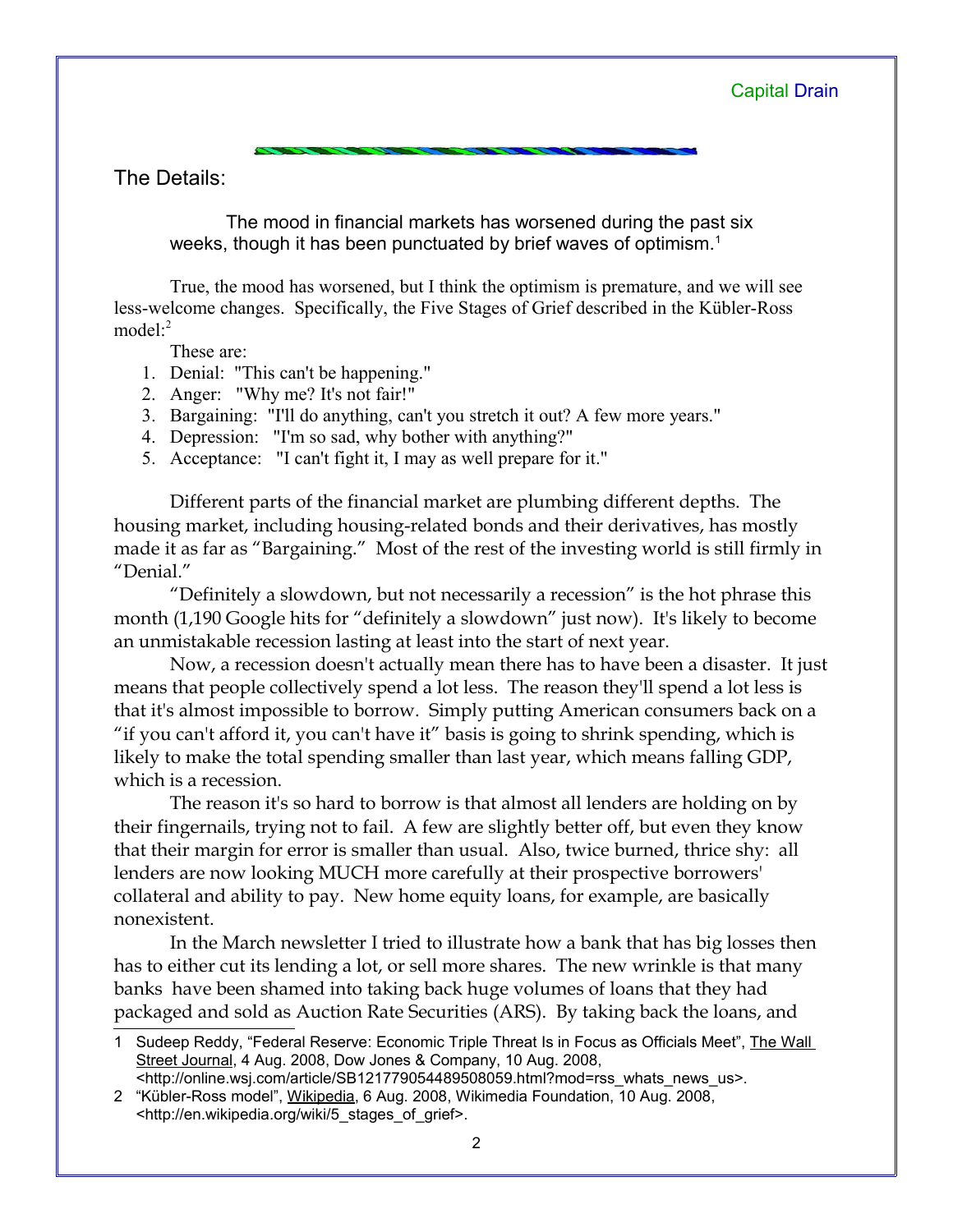paying the allegedly (and for the most part, actually) hoodwinked customers full face value, these banks are both taking losses on those loans and increasing the amount of loans leveraged against their capital. This is really bad news for those banks' shareholders, but also really bad news for those banks' erstwhile borrowers. New loans will be extra hard to get for a while. Spending will decrease.

Meanwhile, the stock markets just rallied a bit. Even the homebuilder stocks rose, even though the country won't need any new houses for about a year. Why? Denial, coupled with a trader's rally. Some investors have fallen for the "it's down so far, it has to go up" fallacy, and traders are willing to goose the rise for a short-term profit. It won't last. Note how the previous spring of eternal hope ran from March to May, but no further. This one will likely be shorter.



## **US Stock Indices**

I have a personal informal market sentiment indicator. There's a TV in the locker room at my gym.<sup>[3](#page-2-0)</sup> When the market's been going up for a while, I find it reliably blaring CNBC's breathless nonsense. Let the market fall for a week or two, and the TV is always on the minor-minor sports channel.

For the moment the Olympics will probably overwhelm, but just before they started, that TV was more often on sports than the market. I don't think Joe America believes in this rally yet. I don't know what's on the TV in Jane America's locker room.

The time to believe in a rally is when there is ACTUAL good news. "Shot at and missed" is not good enough. By the bottom, the overall mood of the market may have reached "Depression." That's why the first few good news bits will dribble out and be ignored. That will be the time for stocks.

<span id="page-2-0"></span><sup>3</sup> No, I have no idea why they need a TV in a locker room.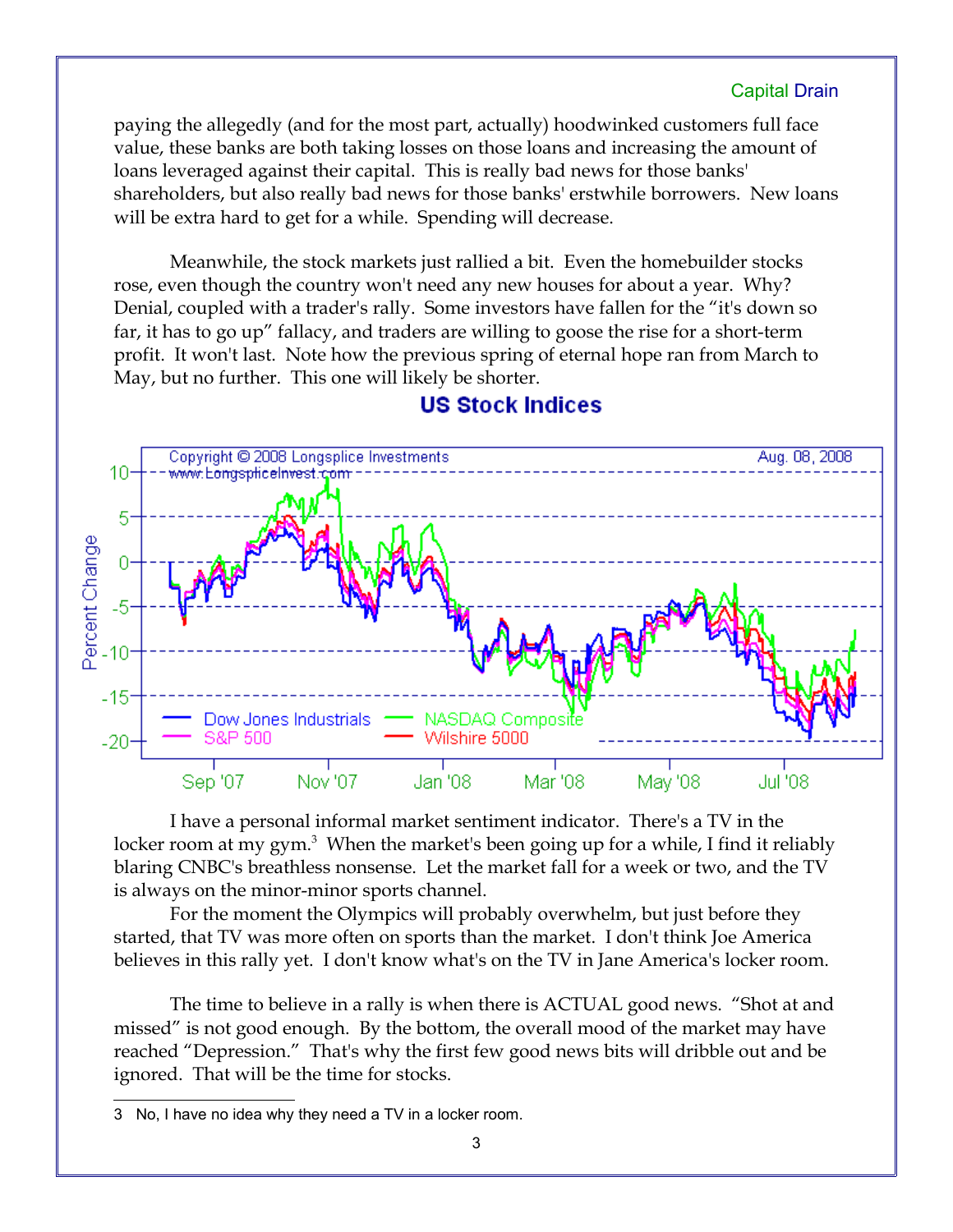The latest "shot at and missed" is the fall in oil. Falling from \$160 to \$110 per barrel is certainly welcome, but a year ago the price was at about \$70. The full inflationary effect of that 50% jump in price is still arriving.

It's not too difficult to decide what investments to avoid, but it's harder to decide what investments to choose. Sometimes, "do no harm" means staying in cash or highquality very-short-term bonds. Unfortunately, those are yielding less than inflation, but some yield is better than an outright loss.

I'm sure you've started to notice: inflation is eating you alive. For all the talk about the Core rate being not-so-high, and Food and Energy not counting, and promises of declines, the underlying fact is that your dollars are really worth only 95% of what they were a year ago.



## **CPI-U Effect of Rising Food & Energy**

This is not just a dismissable artifact. For every dollar you had a year ago, you lost a nickel of purchasing power.

So, where to invest? It's a mess. We have inflation and a recession. So, now, does Europe. The Middle East has big inflation. Japan is back from an anemic recovery to a robust fall. Most of the rest of Asia has too much inflation. Brazil is pretty good, but it's much too small a basket to hold all your eggs.

By all accounts, the Euro and Pound are now far overvalued, while most Asian currencies are still far under-valued. Based on currency alone, one would think of moving into top-shelf Asian bonds.

Unfortunately, inflation is the bond market's Kryptonite. Central banks will sooner or later have to raise rates; that will make bond prices fall, creating a capital